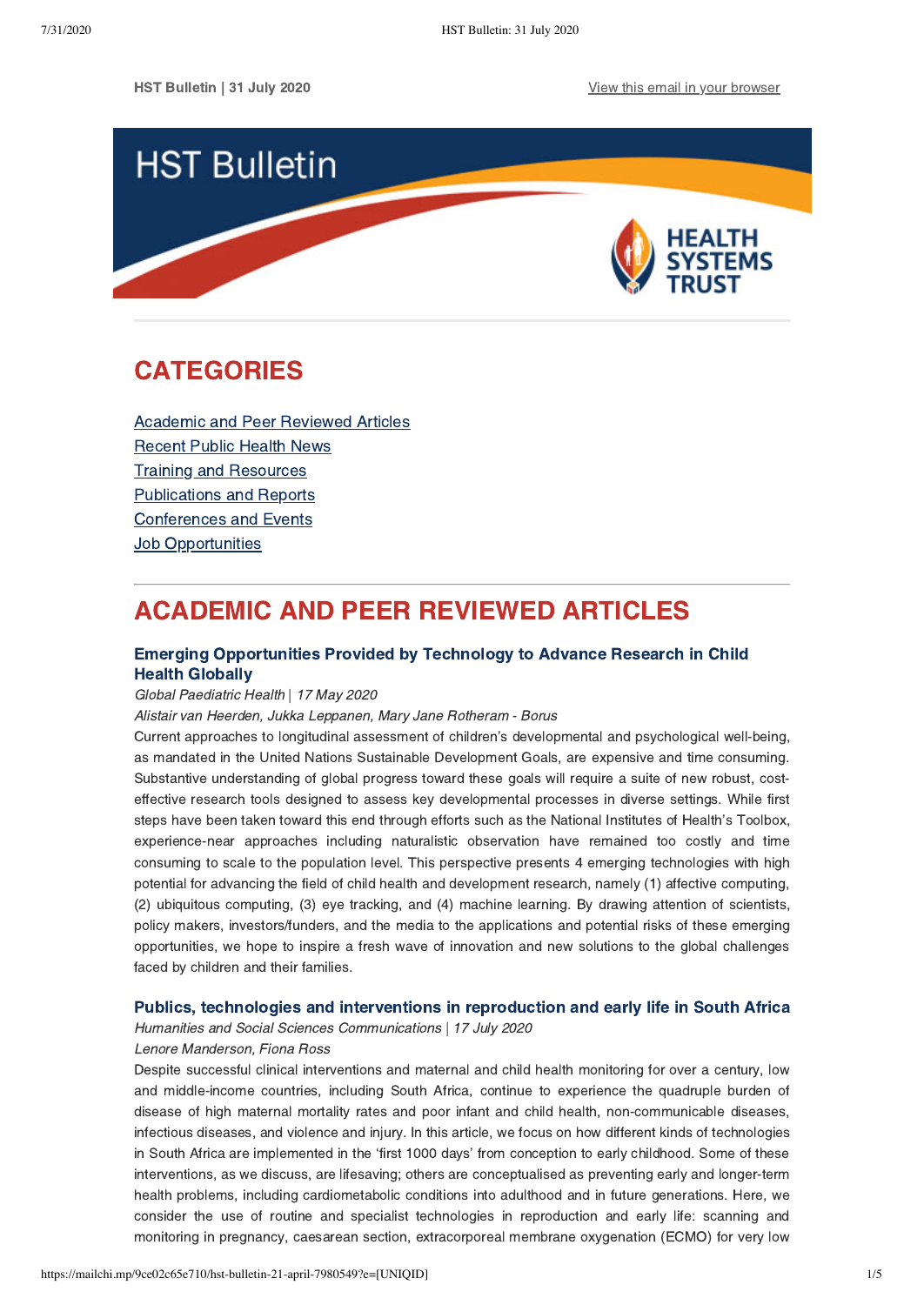birth weight infants, and the Road to Health Booklet. Through this focus, we illustrate how 'publics' are constituted such that foetal and infant health outcomes are privileged over women's health, reproductive rights, and public health safety.

## [Factors explaining the shortage and poor retention of qualified health workers in](https://www.rrh.org.au/journal/article/5772) rural and remote areas of the Kayes, region of Mali: a qualitative study

Rural and Remote Health | 31 July 2020

#### Mohamed Ahmed, Souma*ϊ*la Diakité, Koman Sissoko, Marie-Pierre Gagnon, Sylvie Charron

Shortage of health workers is a worldwide problem but is particularly critical in sub-Saharan Africa. In Mali, the number of health workers is insufficient and their retention is low, particularly in rural and remote areas. Rural postings are unattractive to health workers. Very few studies have examined the factors contributing to the shortage and poor retention of health workers in Mali. The objective of this study is to identify and understand these factors with regards to skilled health workers in two rural health districts (Yélimané and Bafoulabé) in the region of Kayes, Mali.

## [Actionable health app evaluation: translating expert frameworks into objective](https://www.nature.com/articles/s41746-020-00312-4) metrics

#### npj Digital Medicine | 30 July 2020

#### Sarah Lagan, Patrick Aquino, Margaret Emerson, Karen Fortuna, Robert Walker et al

As use and availability of mobile health apps have increased, so too has the need for a thorough, accessible framework for app evaluation. The American Psychiatric Association's app evaluation model has emerged as a way to critically assess an app by considering accessibility, privacy and security, clinical foundation, engagement, and interoperability; however, there is no centralized database where users can view how various health apps perform when assessed via the APA model. In this perspective, we propose and outline our effort to translate the APA's model for the evaluation of health apps into a set of objective metrics that can be published online, making the framework actionable and accessible to a broad audience.

#### [\(Return to Top\)](#page-0-1)

## <span id="page-1-0"></span>RECENT PUBLIC HEALTH NEWS

#### [The Experiment that Proved Airborne Disease Transmission](https://www.jhsph.edu/covid-19/articles/the-experiment-that-proved-airborne-disease-transmission.html)

Johns Hopkins Bloomberg School of Public Health | 17 July 2020

Seven months after the first human-to-human transmission of SARS-CoV-2 was confirmed in China, the method of transmission remains unsettled. Is the virus airborne in tiny infective particles? Or do infected people expel the virus in large droplets that fall on surfaces or can be inhaled by people nearby? Current control measures—washing hands, maintaining a 6-foot distance from other people, disinfecting surfaces [—are based on the latter theory. But in July, 239 scientists—including Johns Hopkins engineer](https://hub.jhu.edu/2020/07/16/evidence-coronavirus-is-airborne/) Peter DeCarlo—published an [open letter](https://academic.oup.com/cid/article/doi/10.1093/cid/ciaa939/5867798?searchresult=1) urging the World Health Organization and medical authorities to "recognize the potential for airborne spread of COVID-19." The signatories claimed to have "demonstrated beyond any reasonable doubt that viruses are released during exhalation, talking, and coughing in microdroplets small enough to remain aloft in air and pose a risk of exposure."

### [UNAIDS is hopeful that a new long-acting HIV prevention option will soon become](https://www.unaids.org/en/resources/presscentre/pressreleaseandstatementarchive/2020/july/20200728_dapivirine) available for women in sub-Saharan Africa

#### UNAIDS | 28 July 2020

UNAIDS congratulates the [International Partnership for Microbicides](https://www.ipmglobal.org/content/milestone-women%E2%80%99s-hiv-prevention-european-medicines-agency-adopts-positive-opinion-monthly) (IPM) on obtaining a positive opinion from the European Medicines Agency (EMA) on the dapivirine vaginal ring. The monthly ring adapts a medical technology commonly used as a contraceptive device to deliver the antiretroviral medicine dapivirine to prevent HIV. "UNAIDS welcomes the advances made to make the dapivirine ring available to women in sub-Saharan Africa where around 4500 adolescent girls and young women become infected with HIV every week," said Winnie Byanyima, Executive Director of UNAIDS. "Continued investment in research is needed to fill the HIV prevention gap for women and give them the options they need to protect themselves from HIV."

#### [Should I be sanitising my groceries to protect myself against Covid-19? We asked a](https://www.timeslive.co.za/sunday-times/lifestyle/health-and-sex/2020-07-29-should-i-be-sanitising-my-groceries-to-protect-myself-against-covid-19/)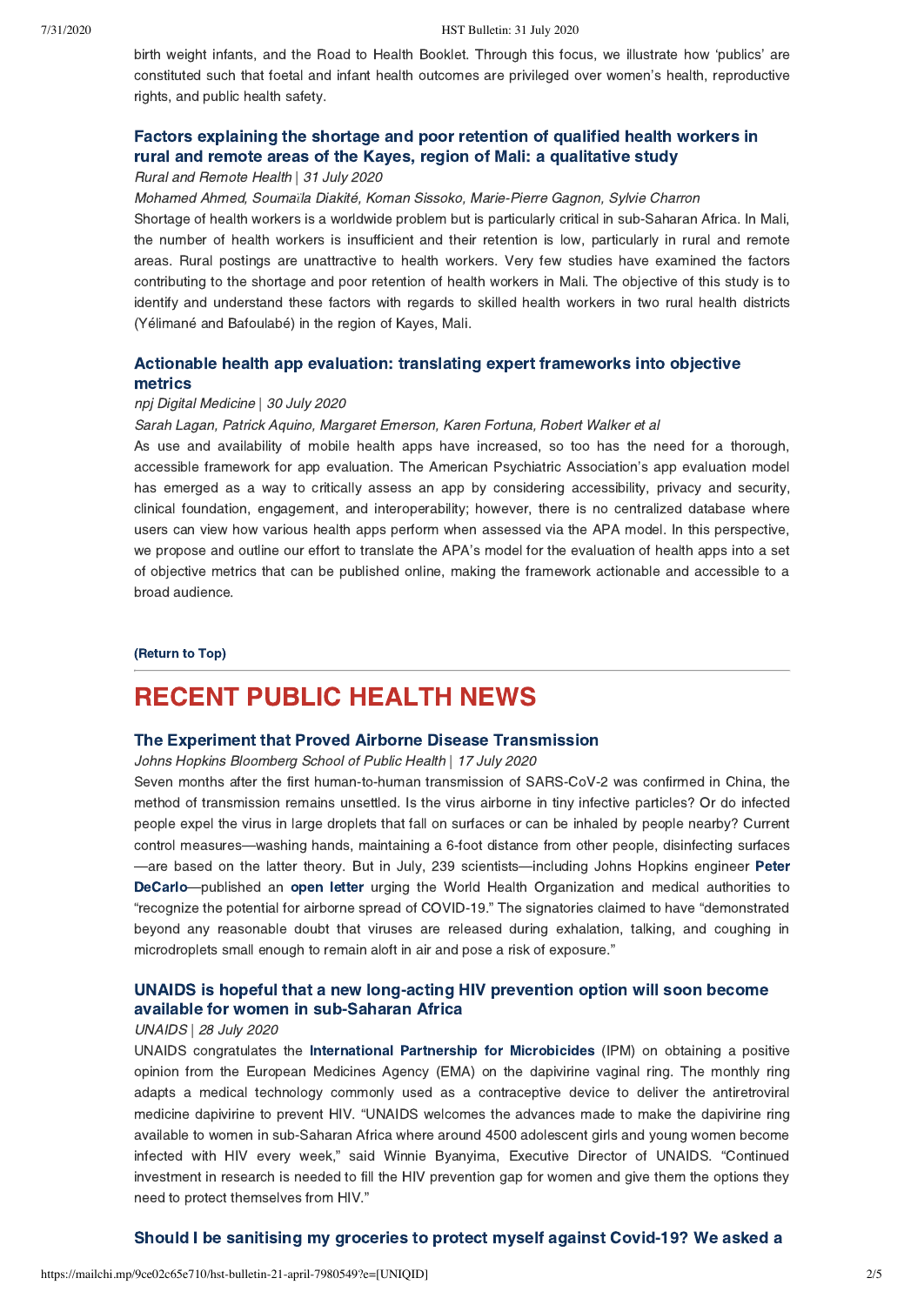## [trio of medical experts](https://www.timeslive.co.za/sunday-times/lifestyle/health-and-sex/2020-07-29-should-i-be-sanitising-my-groceries-to-protect-myself-against-covid-19/)

## TimesLive | 29 July 2020

When it comes to navigating life in the new normal, we take so many precautions to safeguard ourselves and our loved ones against Covid-19 that it's sometimes hard to tell if we've being pragmatic or paranoid. Case in point: should we should be sanitising or wiping down our groceries before packing them away or is this overkill? To find out, we asked three medical experts whether they'd recommend doing so. This is what they had to say:

#### [Dual pandemics at the centre of Women's Month](https://health-e.org.za/2020/07/31/dual-pandemics-at-the-centre-of-womens-month/)

#### Health-E News | 31 July 2020

The Minister in the Presidency for Women, Youth and Persons with Disabilities, Maite Nkoana-Mashabane has officially launched this year's Women's Month key focuses. Under the theme "Generation equality, realising women's rights for an equal future", the official celebration, set for 9 August, is due to be observed virtually. "The concept of generation equality is a global campaign and it links South Africa to global efforts to achieve gender equality by 2030. We want to join hands across spheres of government and with all sectors of our society as part of a decade of action towards gender equality," the Minister says.

#### [\(Return to Top\)](#page-0-1)

## <span id="page-2-0"></span>TRAINING AND RESOURCES

#### [New Tools for Effective Public Health Communication](https://www.aspeninstitute.org/blog-posts/new-tools-for-effective-public-health-communication/)

The Aspen Institute | 30 July 2020

Communicating about public health has never been more important, and too many people don't understand what public health is or what public health professionals do. That's why the de Beaumont Foundation and the Aspen Institute have launched the Public Health Reaching Across Sectors [\(PHRASES\) website and tools. These tools include research-based framing and communication](https://www.phrases.org/) strategies that can help build support, trust, and credibility.

#### [\(Return to Top\)](#page-0-1)

## PUBLICATIONS AND REPORTS

### [The South African Health Review \(SAHR\) 2021 Call for Abstracts is now open!](https://www.hst.org.za/media/Pages/SAHR-2021-Call-for-Abstracts.aspx)

#### Health Systems Trust | 31 July 2020

Prospective authors are invited to submit abstracts that examine health-sector responses to the COVID-19 pandemic, particularly from the perspectives of strengthening health systems; leadership and governance; resource allocation and financing; service delivery, human resources, and medical equipment and supplies. [Click here for details](https://www.hst.org.za/media/Pages/SAHR-2021-Call-for-Abstracts.aspx).

#### [Start Free Stay Free AIDS Free - 2020 report](https://www.unaids.org/sites/default/files/media_asset/start-free-stay-free-aids-free-2020-progress-report_en.pdf)

#### UNAIDS | 7 July 2020

This progress report reviews recent gains, new developments and remaining challenges as countries approach the 2020 targets of the Start Free Stay Free AIDS Free framework.

## [Water, sanitation, hygiene, and waste management for SARS-CoV-2, the virus that](https://www.who.int/publications/i/item/water-sanitation-hygiene-and-waste-management-for-the-covid-19-virus-interim-guidance) causes COVID-19: Interim guidance

#### WHO | 29 July 2020

This interim guidance supplements the infection prevention and control (IPC) documents by summarizing WHO guidance on water, sanitation, hygiene (WASH) and waste management relevant to viruses, including coronaviruses. This document is an update to the interim guidance document entitled 'Water, sanitation, hygiene, and waste management for the COVID-19 virus', published on 23 March 2020. It is intended for water and sanitation practitioners and providers, and health-care providers who want to know more about WASH and waste risks and practices in relation to COVID19.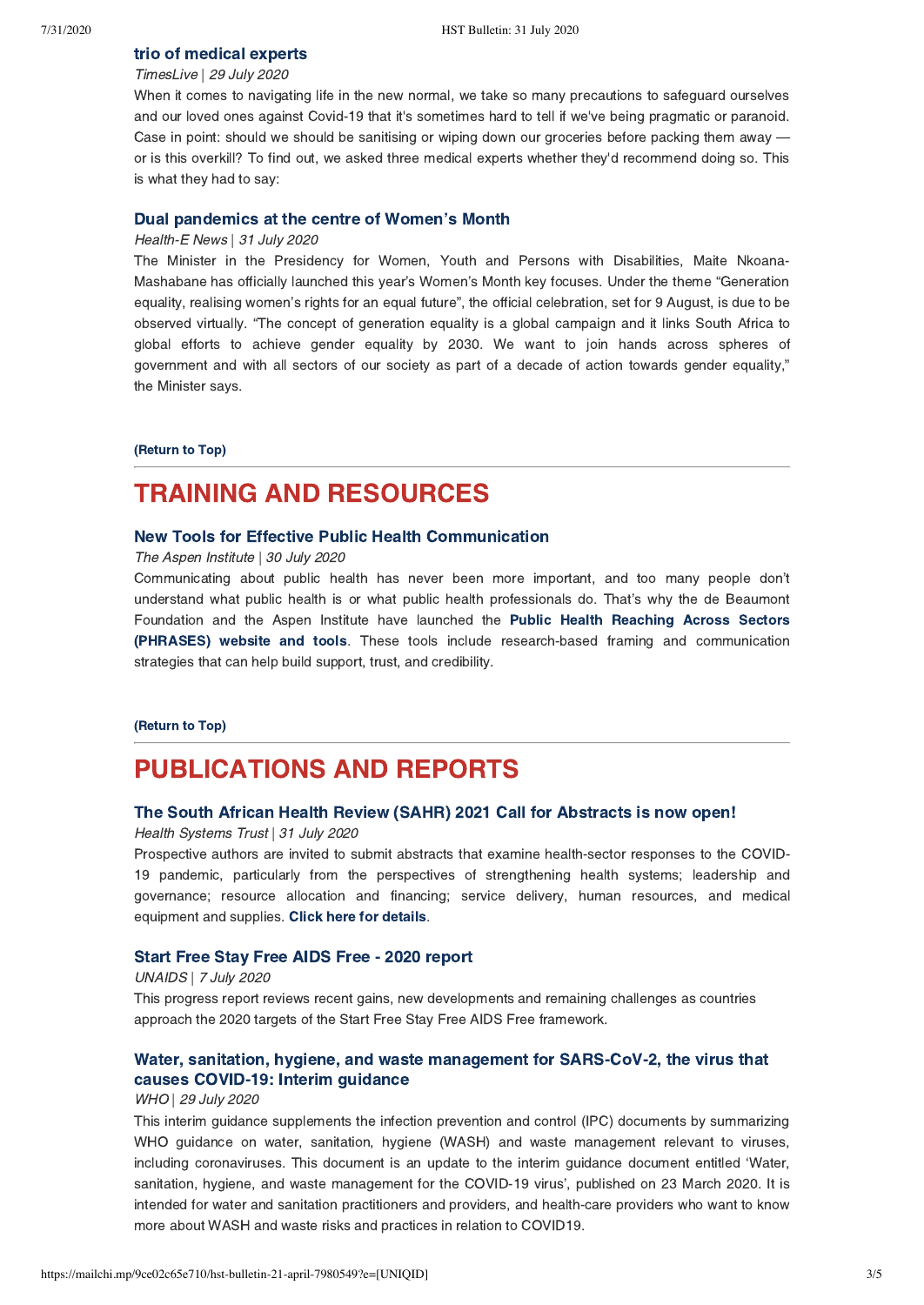#### [\(Return to Top\)](#page-0-1)

## <span id="page-3-0"></span>CONFERENCES AND EVENTS

Due to the disruption COVID-19 has caused the conferencing industry many events have been cancelled or postponed. As a result of this uncertainty we have decided not to list any conferences and events in the Bulletin for the time being.

[\(Return to Top\)](#page-0-1)

# JOB OPPORTUNITIES

## Health Systems Trust – District Health Barometer (DHB) Call for Expressions of Interest

The District Health Barometer team wishes to secure the following service providers to assist with the 2019/20 DHB: A journalist/writer who will be able to standardise all of the chapters so that the entire book is seamless, a copy editor/proof-reader and a layout artist. For further information please email [communications@hst.org.za.](mailto:communications@hst.org.za) Closing date for applications 28 August 2020

[HST Health Systems Strengthening \(HSS\) Directorate – NICD Registered Nurses](https://www.hst.org.za/Pages/NICD-Registered-Nurses.aspx) Closing date 6 August 2020

[HST Health Systems Strengthening \(HSS\) Directorate –](https://www.hst.org.za/Pages/NICD-Data-Capturers.aspx) NICD Data Capturers Closing date 6 August 2020

[HST Health Systems Strengthening \(HSS\) Directorate –](https://www.hst.org.za/Pages/DATA-CAPTURER-(3).aspx) Data capturers (3) Closing date 11 August 2020

[\(Return to Top\)](#page-0-1)



Copyright © 2019 HEALTH SYSTEMS TRUST, All rights reserved.

Our mailing address is: hst@hst.org.za

Want to change how you receive these emails? You can *[update your preferences](https://hst.us14.list-manage.com/profile?u=72d7614ab973e486252cafb97&id=ac4ca52ce0&e=[UNIQID])* or *unsubscribe from this list* 

This email was sent to [<<Email Address>>](mailto:%3C%3CEmail%20Address%3E%3E) [why did I get this?](https://hst.us14.list-manage.com/about?u=72d7614ab973e486252cafb97&id=ac4ca52ce0&e=[UNIQID]&c=191038002f) [unsubscribe from this list](https://hst.us14.list-manage.com/unsubscribe?u=72d7614ab973e486252cafb97&id=ac4ca52ce0&e=[UNIQID]&c=191038002f) [update subscription preferences](https://hst.us14.list-manage.com/profile?u=72d7614ab973e486252cafb97&id=ac4ca52ce0&e=[UNIQID])